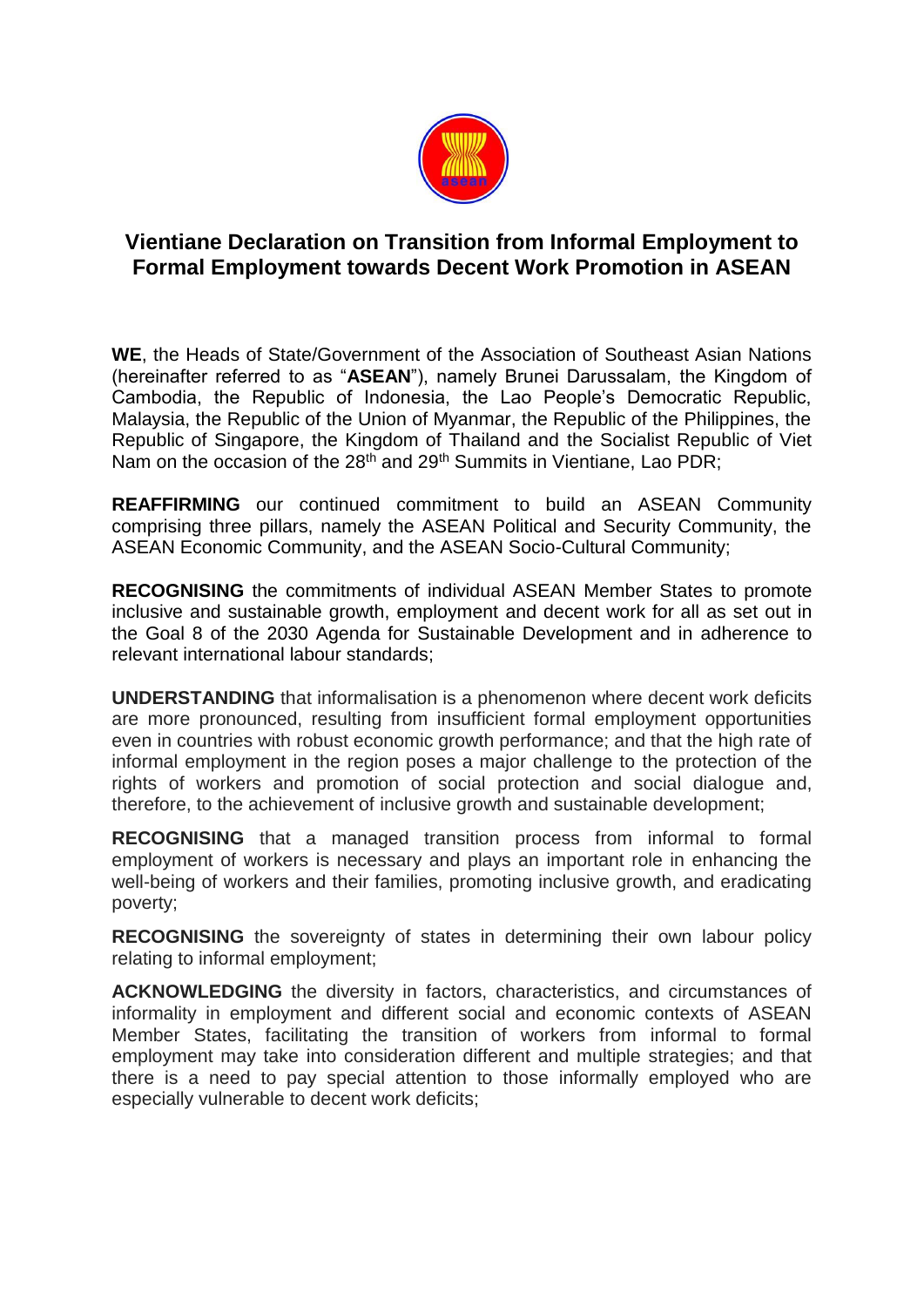## **DO HEREBY:**

**STRIVE** to take necessary concrete actions towards the transition from informal employment to formal employment in ASEAN Member States consistent with each ASEAN Member State's national legislation, policies and programmes:

- 1. Promote the elimination of forced labour, child labour, violence at the workplace and all forms of discrimination, including gender inequality;
- 2. Promote joint work and sharing of best practices and methodologies among ASEAN Member States and possibly with Dialogue Partners in assessing the factors, characteristics and circumstances of informality in employment in the national contexts as inputs to the design and implementation of laws, policies and other measures aiming to facilitate the transition from informal employment to formal employment in all economic sectors, especially in rural areas;
- 3. Foster research and information sharing among ASEAN Member States on best practices in promoting the transition from informal employment to formal employment towards achieving decent work that promotes employment creation, rights at work, social protection, and social dialogue;
- 4. Develop capacity and share best practices in common areas of interest especially concerning strategies on employment promotion, skills development, and labour protection, such as public employment programmes, responsive labour advisory and inspection strategies, wage policies, and social protection;
- 5. Take appropriate measures at the national level to promote wide access to decent jobs, entrepreneurship opportunities, skills development, decent work conditions, and income security that would contribute to equitable and sustainable development and inclusive growth in ASEAN;
- 6. Strengthen human resources development policies and programmes to promote access to and quality of Technical Vocational Education and Training (TVET), skills development, and lifelong learning, especially for those in rural areas, which would generate greater employment and contribute to the transition from informal employment to formal employment;
- 7. Integrate labour matters into national policies and programmes that promote entrepreneurship, sustainable micro, small and medium enterprises (MSMEs) and other forms of business models, by expanding access to information of relevant regulations, financial services and support, and market opportunities;
- 8. Strengthen policies and programmes, and encourage cooperation and collaboration of enterprises, self-employed workers, and cooperative units, to provide support to workers in informal employment who are vulnerable to decent work deficits and to promote sustained, inclusive, and sustainable economic growth, full and productive employment, and decent work for all; and